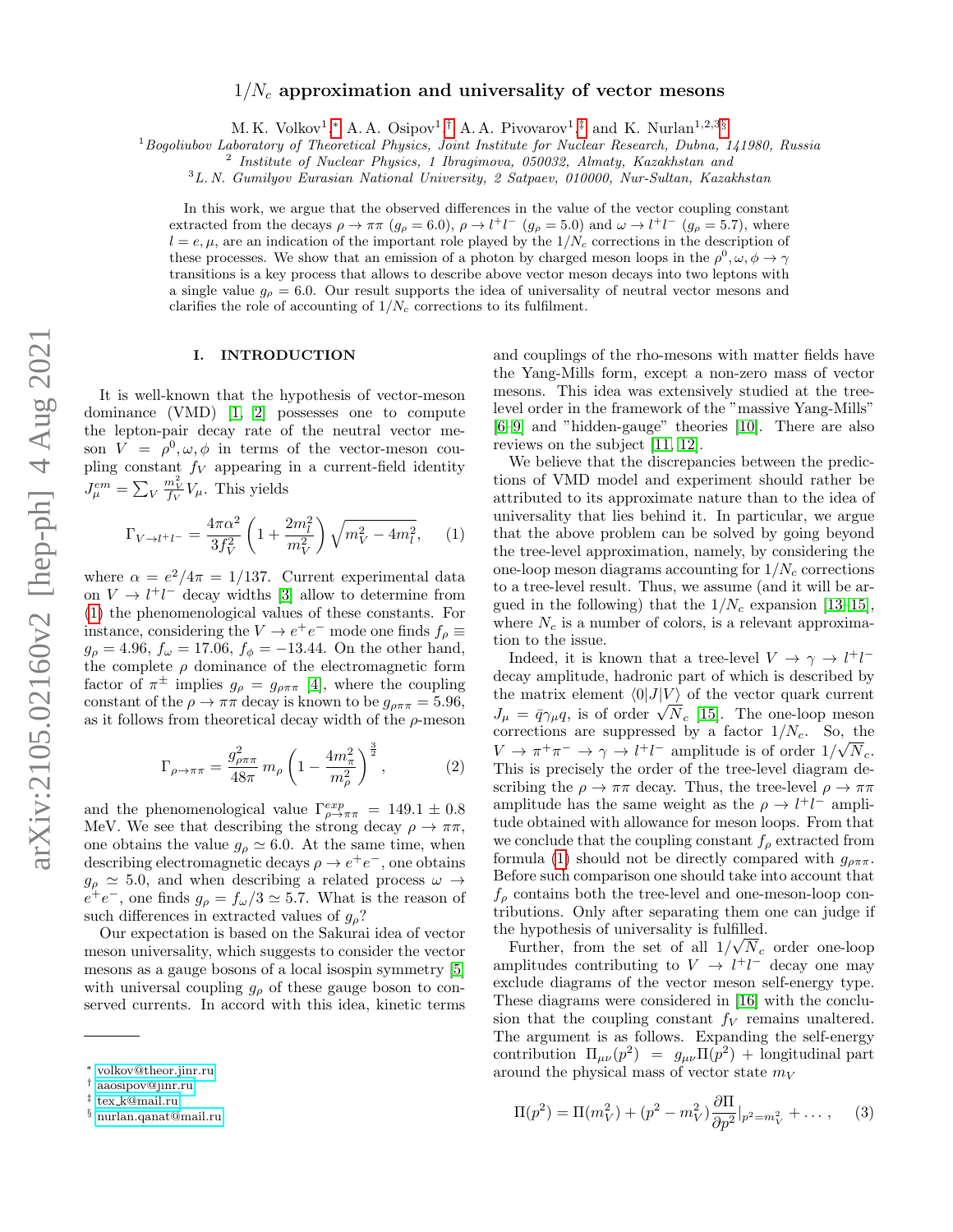where  $p$  is the four-momentum carried by the vector meson, one can require that  $\frac{\partial}{\partial p^2}$ Re $\Pi|_{p^2=m_V^2}=0$ . Then, the first term  $\Pi(m_V^2)$  will determine the physical mass of the vector state through the equation  $m_V^2 = \mathring{m}_V^2 + \text{Re}\Pi(m_V^2)$ , where  $\hat{m}_V$  is a "bare" mass of the vector meson, which it would have if one-meson-loop contributions to its selfenergy were turned off. Thus, assuming that the meson masses correspond to their empirical values, we implicitly take into account all self-energy contributions. In the following we assume this. Since we deal with the on-mass-shell vector mesons, terms of higher degrees in  $(p^2 - m_V^2)$  in [\(3\)](#page-0-5) vanish, as does the entire longitudinal part of the self-energy diagram. As a consequence, only the one-loop diagrams of two types remain, namely  $V \to \pi^+ \pi^- \to \gamma$  and  $V \to K^+ K^- \to \gamma$ .

Neglecting the imaginary part of the self-energy vector meson diagrams we neglect the relatively large width of the  $\rho$  meson. The finite width effects are relevant for the electromagnetic form factors of mesons, and are not important for the rho-meson decays. This point has been addressed in [\[4\]](#page-8-3), where the authors, assuming the universality condition  $g_{\rho} = g_{\rho\pi\pi}$ , derived the electromagnetic form factor of the pion with the finite width effect of the  $\rho$ -meson. Its application to an optimal description of the unified BABAR-BESIII data [\[17,](#page-8-13) [18\]](#page-8-14) at the elastic region leads to the value of  $\Gamma_{\rho} = (126.51 \pm 0.13)$  MeV [\[19\]](#page-8-15) that differs by as much as 15% from experimental data on the  $\rho$ -width. This indicates that the finite width is not only effect which should be taken into account. Indeed, as it has been recently reported [\[20\]](#page-8-16), the  $\pi^+\pi^$ and  $K\bar{K}$  loops yield a consistent ground to a description of the latest experimental data on the production of the of the latest experimental data on the production of the  $\pi^+\pi^-$  pair in  $e^+e^-$  annihilation at  $\sqrt{s} < 1$  GeV. Notice that when considering the pion form factor, meson loops correct the extracted value of the  $\rho$  width to its phenomenological value. As we will show below, in the case of  $V \to l^{\dagger}l^{\dagger}$  decays, meson loops  $V \to \Phi\Phi \to \gamma$  lead to the correct description of two-lepton decay modes with the original value of the coupling constant  $g_{\rho} = 6.0$ .

The importance of taking one-loop meson diagrams into account when describing the electromagnetic form factor of the pion was also noted in [\[16\]](#page-8-12). Importantly, the dominant role of the kaon loop in the electromagnetic decays of scalar mesons  $f_0(980) \rightarrow \omega(\rho)\gamma$  has been proved by calculations made in [\[21\]](#page-8-17). It should be stressed that in spite of the great work done on the study of the pion form factor, the role of meson loops in the  $V \to l^+l^$ decays has not yet been addressed.

Our consideration is based on the effective Lagrangian of the extended  $SU(3) \times SU(3)$  chiral symmetric Nambu-Jona-Lasinio (NJL) model [\[22](#page-8-18)[–30\]](#page-8-19), where the  $\rho \to \pi\pi$ decay coupling constant  $g_{\rho\pi\pi} = g_{\rho} = 6.0$  is one of the main input parameters of the theory. This symmetry is spontaneously and explicitly broken to its isospin  $SU(2)$ subgroup. The electromagnetic interactions are chosen to have a gauge invariant form

<span id="page-1-0"></span>
$$
\mathcal{L}_{\gamma V} = \frac{e}{2} F^{\mu \nu} \sum_{V} \frac{V_{\mu \nu}}{f_V} + e \mathcal{A}^{\mu} J_{\mu}^{(mes)}, \tag{4}
$$

where  $V_{\mu\nu} = \partial_{\mu}V_{\nu} - \partial_{\nu}V_{\mu}$ ,  $F_{\mu\nu} = \partial_{\mu}A_{\nu} - \partial_{\nu}A_{\mu}$ ,  $A_{\mu}$  is an electromagnetic field, and  $J_{\mu}^{(mes)}$  is electromagnetic current of mesons (see eq.[\(38\)](#page-6-0) for details). Otherwise, the theory will not have the direct  $\pi \pi \gamma$  or  $KK\gamma$  couplings. This form proves to be significantly better than the standard VMD form without derivatives in the description of the electromagnetic form factor of the pion [\[16\]](#page-8-12).

In the case of an exact  $SU(3)$  flavor symmetry,  $m<sub>o</sub>$  =  $m_{\omega} = m_{\phi}$ , there is only one independent coupling constant  $f_V$ , e.g.,  $g_\rho = 6.0$ . Two other constants can be expressed through  $g_{\rho}$  as it follows  $f_{\omega} = 3g_{\rho} = 18.0, f_{\phi} =$  $-\frac{3}{4}$  $\frac{1}{2}g_{\rho} = -12.7$ . Using a phenomenological value of  $m_{\rho} = 775.26 \pm 0.25 \,\text{MeV}$ , one finds from [\(1\)](#page-0-4)

$$
\Gamma_{\rho \to e^+e^-} = 4.8 \,\text{keV}, \quad (7.04 \pm 0.06 \,\text{keV}), \tag{5}
$$

$$
\Gamma_{\omega \to e^+e^-} = 0.53 \,\text{keV}, \quad (0.60 \pm 0.02 \,\text{keV}), \qquad (6)
$$

$$
\Gamma_{\phi \to e^+e^-} = 1.07 \,\text{keV}, \quad (1.26 \pm 0.01 \,\text{keV}), \tag{7}
$$

where in the parentheses the corresponding experimental data are shown [\[3\]](#page-8-2). These simple estimates show qualitatively how the  $SU(3)$  symmetry, VMD and universality work in the absence of the one-loop contributions.

The material of the paper is distributed as follows. In Section II, we discuss the relationship between dynamic symmetries and universality. In Section III, we consider how universality arises in chiral theories. The important role of the  $1/N_c$  expansion for realistic theories is emphasized. These two sections are introductory and help to understand the essence of further calculations. In Section IV, the contribution of one-loop quark diagrams is calculated, and, in Section V, calculations of one-loop meson diagrams are presented. Here the main results of our calculations are contained. The Section VI summarizes the results.

# II. DYNAMIC SYMMETRIES AND UNIVERSALITY

The idea of universality is associated with dynamic symmetries. These are specified either by local gauge groups or by nonlinear and inhomogeneous realizations of algebraic symmetries. As is known, dynamic symmetries not only determine the form of the Lagrangian, but also yield the low-energy theorems for massless (or very light) bosons. These theorems impose restrictions on the response of physical systems to slowly varying gauge fields and, as a result, determine the universality of the interaction in the sense that the first orders of the expansion in the coupling constant begin to coincide with the first orders of the expansion in powers of energy. This makes it possible, regardless of the value of the coupling constant, to use the corresponding effective field theory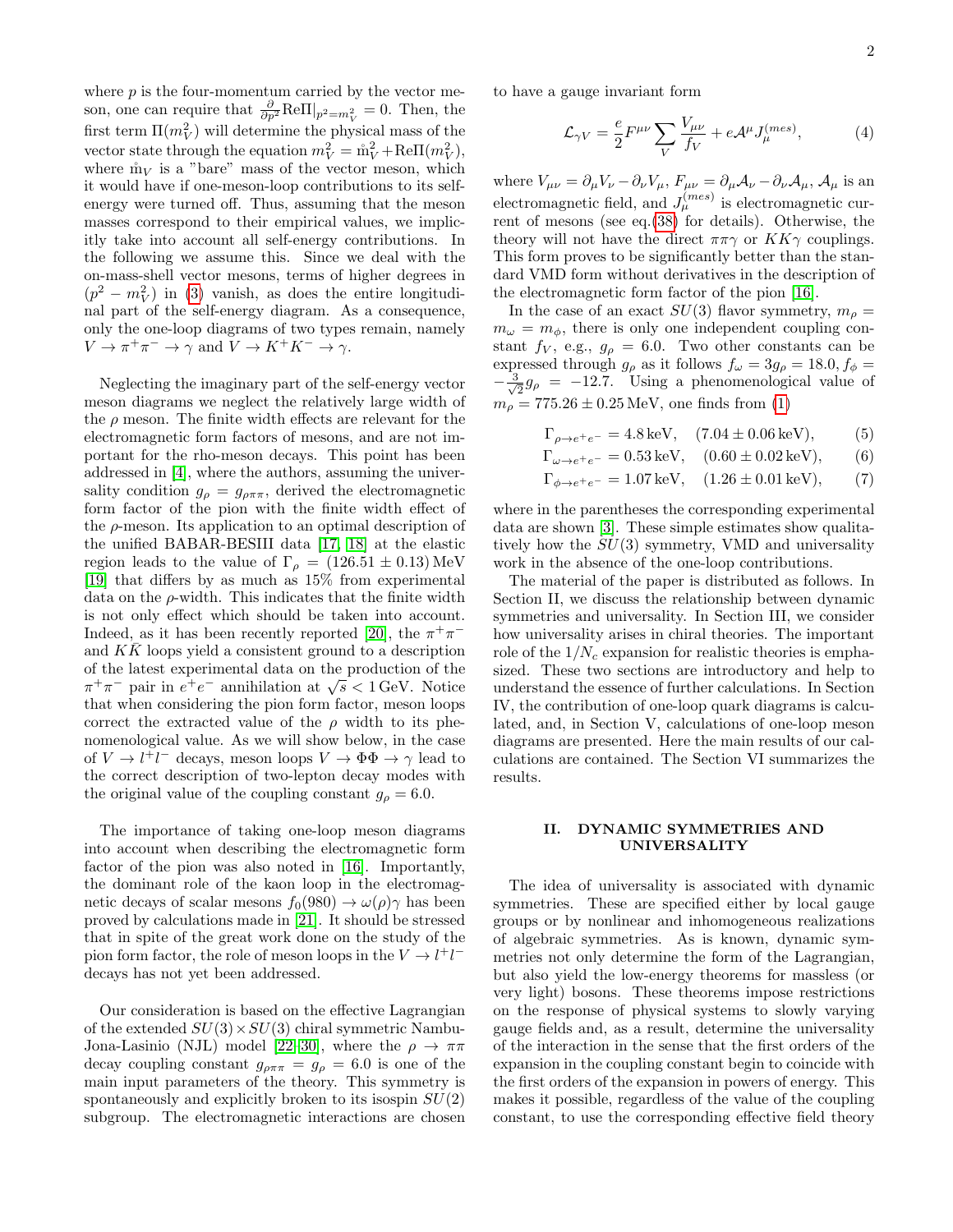to obtain reasonable results in the low-energy region. It is important that any theory having the same low-energy spectrum of particles will have the same answer for the leading corrections independent of what the high-energy completion might turn out to be.

To illustrate above statements let us give the classic example from the quantum electrodynamics (QED) [\[31\]](#page-8-20). In QED, at very low energies of photons  $\omega \ll m_e$ , where  $m_e$  is the electron mass, one can integrate out the non essential fermion degrees of freedom obtaining the effective Lagrangian for constant electromagnetic field

<span id="page-2-0"></span>
$$
\mathcal{L}_{\gamma} = -\frac{1}{4}F^2 + \frac{\alpha^2}{360m_e^2} \left[ 4F^4 + 7\left(F\tilde{F}\right)^2 \right] + \dots, \quad (8)
$$

where the following notations are used  $F^2 = F^{\mu\nu}F_{\mu\nu}$ ,  $F\tilde{F} = F^{\mu\nu}\tilde{F}_{\mu\nu}, \ \tilde{F}^{\mu\nu} = 1/2 e^{\mu\nu\rho\sigma}F_{\rho\sigma}$ . Since the photon energy is small, the tensor of electromagnetic field is slowly varying. From [\(8\)](#page-2-0), one reads off that the effective Lagrangian is an expansion in powers of derivatives and coupling constant  $\alpha$ . The quantum correction to the leading term is suppressed both by powers of  $(\omega/m_e)^4$  and  $\alpha^2 \sim e^4$ , i.e., the expansions in energy and in coupling constant coincide. It is easy to understand that the structure of the expansion is a consequence of the covariance of the theory and its gauge symmetry. Due to covariance, the result depends on the tensor of the electromagnetic field, and the gauge nature of the photon-electron interaction makes the degree of charge to be always equal to the degree of the 4-potential  $\mathcal{A}_{\mu}$ . This result is universal: if the problem was considered in which the electromagnetic field would interact with vacuum fluctuations of protonantiproton pairs, then one would get the same formula, but with a replacement  $m_e \rightarrow m_p$ . Moreover, it is not at all necessary that the charged pairs be fermions. The result will remain the same for bosons. This becomes especially clear when using the proper-time method of Fock and Schwinger [\[32\]](#page-8-21), where, even in the fermionic case, a transition is made from the Dirac operator to its quadratic form - the second-order Klein-Gordon differential operator to obtain [\(8\)](#page-2-0).

The universality of electromagnetic interactions can also be formulated as a statement about the nonrenormalizability of the electric charge by the effects of strong interactions. It is a simple consequence of conservation of the currents and some commutation properties of charges, defined by these conserved currents [\[33\]](#page-8-22).

# III. LARGE  $N_c$  LIMIT AND UNIVERSALITY

In thinking about the low-energy regime of QCD, at the first stage one can neglect the small bare masses of the up, down and strange quarks. In this case, the leftand right-handed quarks do not interact with each other and the whole theory admits an  $U(3)<sub>L</sub> \times U(3)<sub>R</sub>$  chiral symmetry. The  $U(1)<sub>A</sub>$  axial anomaly reduces this to the  $SU(3)_L \times SU(3)_R \times U(1)_{L+R}$  group. However, the chiral symmetry is not realized in the Wigner-Weyl mode,

the ground state is asymmetric under  $SU(3)_L \times SU(3)_R$ [\[22,](#page-8-18) [23\]](#page-8-23). The result is that chiral symmetry is spontaneously broken down to the vectorial subgroup of flavor and hypercharge, generated by the vector currents of  $SU(3)_{L+R} \times U(1)_{L+R}$  group. In accord with Goldstone theorem [\[34\]](#page-8-24) the spectrum of massless QCD must therefore contain  $N_f^2 - 1 = 8$  massless pseudoscalar bosons.

Goldstone particles arise in systems with a degenerate vacuum, the symmetry of which is lower than the symmetry of the original Lagrangian. Qualitatively, this can be interpreted as a reaction of the system aimed at restoring the lost algebraic symmetry. In this case, the transformation properties of Goldstone particles are determined by nonlinear transformations, which, together with the requirement of invariance of the effective Lagrangian with respect to these chiral transformations, correspond to a symmetry of dynamic type [\[35\]](#page-8-25).

Of course, chiral symmetry is approximate, because in the real world the quark masses are not exactly zero. This gives rise to an explicit chiral symmetry breaking effects. As a result, the low-energy theorems following from the chiral dynamics for Goldstone particles are not exactly correspond to the nature: a careful study of the explicit symmetry breaking effects is required. This is a subject of the chiral perturbation theory [\[36–](#page-8-26)[38\]](#page-8-27).

Another distinction of chiral dynamics is the nonfundamental character of pseudo-Goldstone states. Their quark - antiquark structure significantly distinguishes these states from fundamental gravitational or electromagnetic fields.

That mesons and nucleons are not fundamental states was particularly emphasized by Sakurai [\[1,](#page-8-0) [5\]](#page-8-4) when formulating his idea of the universality of vector mesons. How does this circumstance affect the predictions based on the idea of universality of strong interactions? We suppose that this question can be answered within the framework of  $1/N_c$  expansion. In various ways this expansion is reminiscent of known phenomenology of hadron physics, indicating that an expansion in powers of  $1/N_c$  may be a good approximation even at  $1/N_c = 1/3$ . This conclusion can also be reached on the basis of the QCD sum rules, provided the channels considered correspond to modest values of the critical mass  $M_{crit}^2$  [\[39\]](#page-8-28). For light mesons and quarks  $M_{crit}^2 \sim 2 \,\text{GeV}^2$ . It will be argued here that it is from the point of view of the  $1/N_c$ expansion the application of universality to the chiral dynamics makes the most sense.

To spice up our discussion, it is useful to turn to the theory with local four-quark interactions of the NJL type, which provides a general framework for constructing both linear and nonlinear effective meson Lagrangians describing the dynamics of composite quark-antiquark states. Let us consider the model with the Lagrange density [\[40\]](#page-8-29)

<span id="page-2-1"></span>
$$
\mathcal{L} = \bar{q}(i\gamma^{\mu}\partial_{\mu} - \mathcal{M})q + \frac{G_S}{2} \left[ (\bar{q}q)^2 + (\bar{q}i\gamma_5 \vec{\tau}q)^2 \right] \n- \frac{G_V}{2} \left[ (\bar{q}\gamma^{\mu}\vec{\tau}q)^2 + (\bar{q}\gamma^{\mu}\gamma_5 \vec{\tau}q)^2 \right].
$$
\n(9)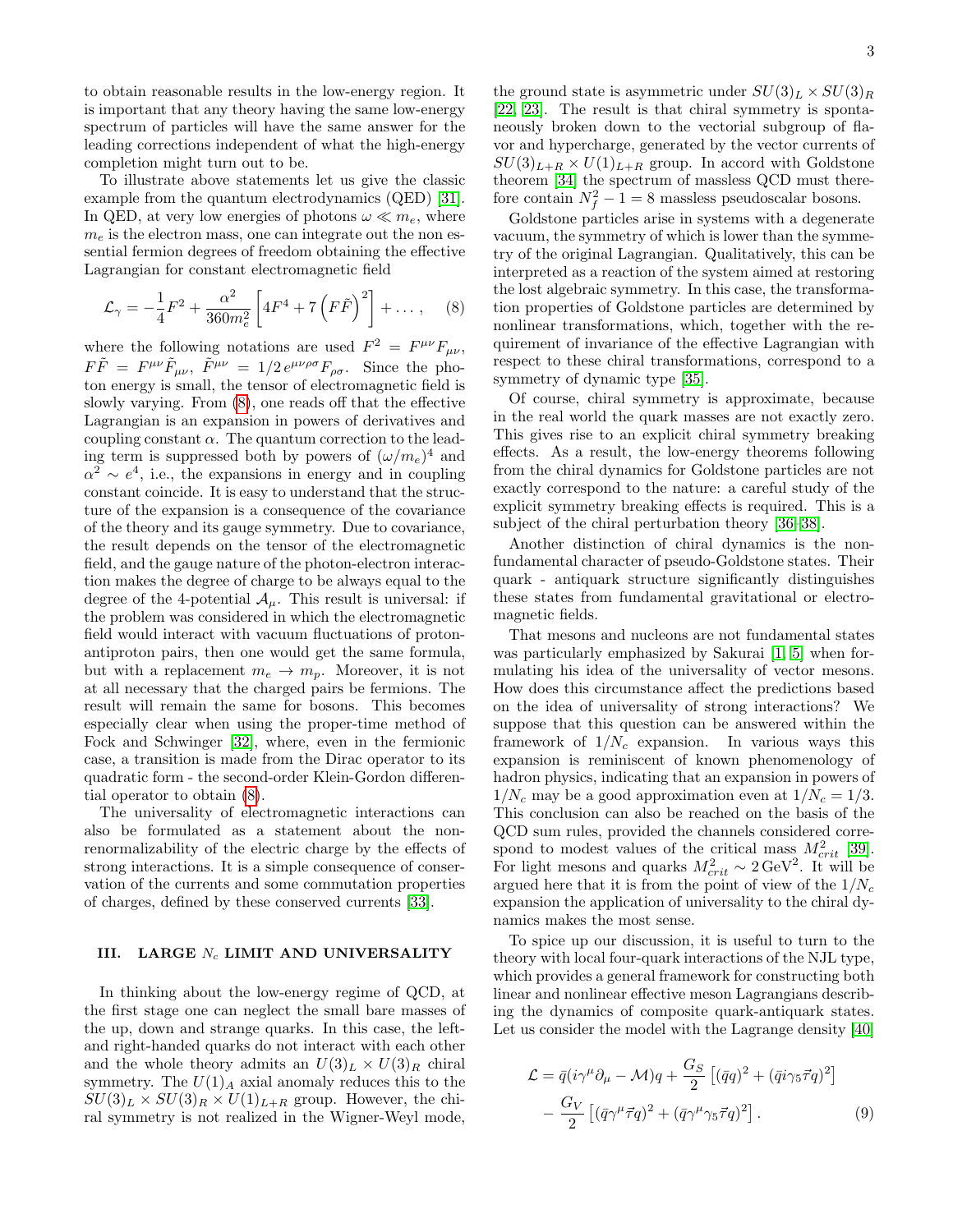Here q is an isodoublet spinor of light quarks  $\bar{q} = (\bar{u}, d)$ ; summation over color indices is implicit,  $\vec{\tau}$  are the isospin Pauli matrices; coupling constants  $G_S$  and  $G_V$  have the same dimension  $[G_S] = [G_V] = M^{-2}$ ; a current quark mass matrix  $\mathcal{M} = \text{diag}(\hat{m}_u, \hat{m}_d)$  is chosen in a form  $(\hat{m}_u = \hat{m}_d \equiv \hat{m})$  preserving the isospin symmetry.

Without a quark mass term  $\mathcal L$  would possess a continuous  $SU(2)_V \times SU(2)_A$  symmetry. The global transformations of this group can be parameterized by six real parameters:  $\alpha_i$  and  $\beta_i$ , where  $i = 1, 2, 3$ . The infinitesimal transformation of quark fields  $\delta q = q' - q$  is

<span id="page-3-0"></span>
$$
\delta q = i(\alpha + \gamma_5 \beta)q, \quad \delta \bar{q} = i\bar{q}(-\alpha + \gamma_5 \beta),
$$
  
\n
$$
\alpha = \alpha_i \frac{\tau_i}{2}, \quad \beta = \beta_i \frac{\tau_i}{2}.
$$
\n(10)

Notice that  $SU(2)_V \times SU(2)_A$  symmetry is realized here as a homogeneous linear transformation that includes the standard isospin transformation  $\alpha$  and the chiral transformation  $\gamma_5 \beta$ .

The description of collective modes can be facilitated if one introduces the new Lagrangian with the same dynamical content

<span id="page-3-2"></span>
$$
Z = \int \mathcal{D}q \mathcal{D}\bar{q} \mathcal{D}s \mathcal{D}\vec{p} \mathcal{D}\vec{v}_{\mu} \mathcal{D}\vec{a}_{\mu}
$$

$$
\exp i \int d^4x \left[ \bar{q} Dq - \frac{(s+\hat{m})^2 + \vec{p}^2}{2G_S} + \frac{\vec{v}_{\mu}^2 + \vec{a}_{\mu}^2}{2G_V} \right]. (11)
$$

Here  $D$  is the Dirac operator in the external boson fields

$$
D = i\gamma^{\mu}\partial_{\mu} + s + i\gamma_{5}p + \gamma^{\mu}v_{\mu} + \gamma^{\mu}\gamma_{5}a_{\mu}, \qquad (12)
$$

where  $s = s \cdot 1$ ,  $p = \vec{p} \vec{\tau}$ ,  $v_{\mu} = \vec{v}_{\mu} \vec{\tau}$ ,  $a_{\mu} = \vec{a}_{\mu} \vec{\tau}$  are scalar, pseudoscalar, vector and axial-vector auxiliary fields.

The infinitesimal action of the chiral group on quarks [\(10\)](#page-3-0) helps to obtain a transformation law for quarkantiquark auxiliary fields

$$
\delta s = {\beta, p},
$$
  
\n
$$
\delta p = i[\alpha, p] - {\beta, s},
$$
  
\n
$$
\delta v_{\mu} = i[\alpha, v_{\mu}] + i[\beta, a_{\mu}],
$$
  
\n
$$
\delta a_{\mu} = i[\alpha, a_{\mu}] + i[\beta, v_{\mu}].
$$
\n(13)

Spontaneous symmetry breaking  $(s = \sigma - m, \langle \sigma \rangle = 0)$ leads to the mixing between pseudoscalar and axialvector fields already in the one-quark-loop approximation, i.e. in the same order at which the effective potential develops the non-symmetric ground state. To avoid the mixing term one should define a new axial-vector field  $A_\mu$ 

<span id="page-3-1"></span>
$$
a_{\mu} = A_{\mu} + \kappa m \partial_{\mu} p. \tag{14}
$$

Constant  $\kappa$  must be fixed to avoid  $pA_\mu$  mixing. The replacement [\(14\)](#page-3-1) adds to the Lagrange density [\(11\)](#page-3-2) a Yukawa-type vertex  $\kappa m \bar{q} \gamma^{\mu} \gamma_5 \vec{\tau} q \partial_{\mu} \vec{p}$  known from the theory of pion-nucleon forces.

Integrating over the quark fields in [\(11\)](#page-3-2), and keeping only the leading terms in the inverse constituent quark mass expansion of the corresponding heat kernel (it is assumed that the Fock-Schwinger proper time technique [\[32\]](#page-8-21) is applied to generate  $1/m^2$  expansion), one arrives to the effective Lagrange density describing the strong dynamics of collective boson fields.

<span id="page-3-3"></span>
$$
\mathcal{L}' = -\frac{\hat{m} \operatorname{tr} (\sigma^2 + p^2)}{4mG_S} + \frac{\operatorname{tr} [v_{\mu}^2 + (A_{\mu} + \kappa m \partial_{\mu} p)^2]}{4G_V} \n+ I_2(m^2) \operatorname{tr} \{ (\nabla_{\mu} \sigma)^2 + (\nabla_{\mu} p)^2 - (\sigma^2 - 2m\sigma + p^2)^2 \n- \frac{1}{3} (v_{\mu\nu}^2 + A_{\mu\nu}^2) \}.
$$
\n(15)

Here the trace is taken over isospin matrices. The main elements of [\(15\)](#page-3-3) are  $SU(2) \times SU(2)$  covariant objects

$$
\nabla_{\mu}\sigma = \partial_{\mu}\sigma - \{a_{\mu}, p\},
$$
  
\n
$$
\nabla_{\mu}p = \partial_{\mu}p - i[v_{\mu}, p] + \{a_{\mu}, \sigma - m\},
$$
  
\n
$$
v_{\mu\nu} = \partial_{\mu}v_{\nu} - \partial_{\nu}v_{\mu} - i[v_{\mu}, v_{\nu}] - i[a_{\mu}, a_{\nu}],
$$
  
\n
$$
A_{\mu\nu} = \partial_{\mu}A_{\nu} - \partial_{\nu}A_{\mu} - i[v_{\mu}, a_{\nu}] - i[a_{\mu}, v_{\nu}].
$$
 (16)

The regularized mass-dependent factor  $I_2(m^2)$  is

<span id="page-3-7"></span>
$$
I_2(m^2) = \frac{N_c}{16\pi^2} \left[ \ln\left(1 + \frac{\Lambda^2}{m^2}\right) - \frac{\Lambda^2}{\Lambda^2 + m^2} \right],\tag{17}
$$

where  $\Lambda$  is a covariant cutoff of the corresponding onequark-loop integral.

The gap equation arises in the form of the condition which cancels a  $\sigma$ -tadpole contribution in [\(15\)](#page-3-3). This equation accounts for contributions of quarks of different flavours  $N_f = 2$  and colors  $N_c = 3$ , as well as the current quark mass  $\hat{m}$ 

<span id="page-3-6"></span>
$$
\frac{4\pi^2}{N_f N_c \Lambda^2 G_S} \left(1 - \frac{\hat{m}}{m}\right) = 1 - \frac{m^2}{\Lambda^2} \ln\left(1 + \frac{\Lambda^2}{m^2}\right). \quad (18)
$$

The Lagrangian density  $\mathcal{L}'$  does not contain  $pA_\mu$ -mixing. This is because of the cancellation which occurs between three different contributions to the nondiagonal  $pA_u$ mixing term in  $\mathcal{L}'$ . It gives the numerical value of  $\kappa$ 

$$
\frac{1}{2\kappa} = m^2 + \frac{1}{16G_V I_2(m^2)}.\tag{19}
$$

The free part of the Lagrangian  $\mathcal{L}'$  will have a canonical form after the rescaling of meson fields

<span id="page-3-4"></span>
$$
\sigma = g_{\sigma}\bar{\sigma}, \quad \vec{p} = g_{\pi}\vec{\pi}, \quad \vec{v}_{\mu} = \frac{g_{\rho}}{2}\vec{\rho}_{\mu}, \quad \vec{A}_{\mu} = \frac{g_{\rho}}{2}\vec{a}_{1\mu}.
$$
 (20)

As a result, we have

<span id="page-3-5"></span>
$$
g_{\sigma}^{2} = \frac{1}{4I_{2}(m^{2})}, \quad g_{\pi}^{2} = Zg_{\sigma}^{2}, \quad g_{\rho}^{2} = 6g_{\sigma}^{2},
$$

$$
m_{\pi}^{2} = \frac{\hat{m}g_{\pi}^{2}}{mG_{S}}, \quad m_{\sigma}^{2} = 4m^{2} + Z^{-1}m_{\pi}^{2},
$$

$$
m_{\rho}^{2} = \frac{3}{8G_{V}I_{2}(m^{2})}, \quad m_{a_{1}}^{2} = m_{\rho}^{2} + 6m^{2}, \qquad (21)
$$

where  $Z^{-1} = 1 - 2\kappa m^2 = g_A$ .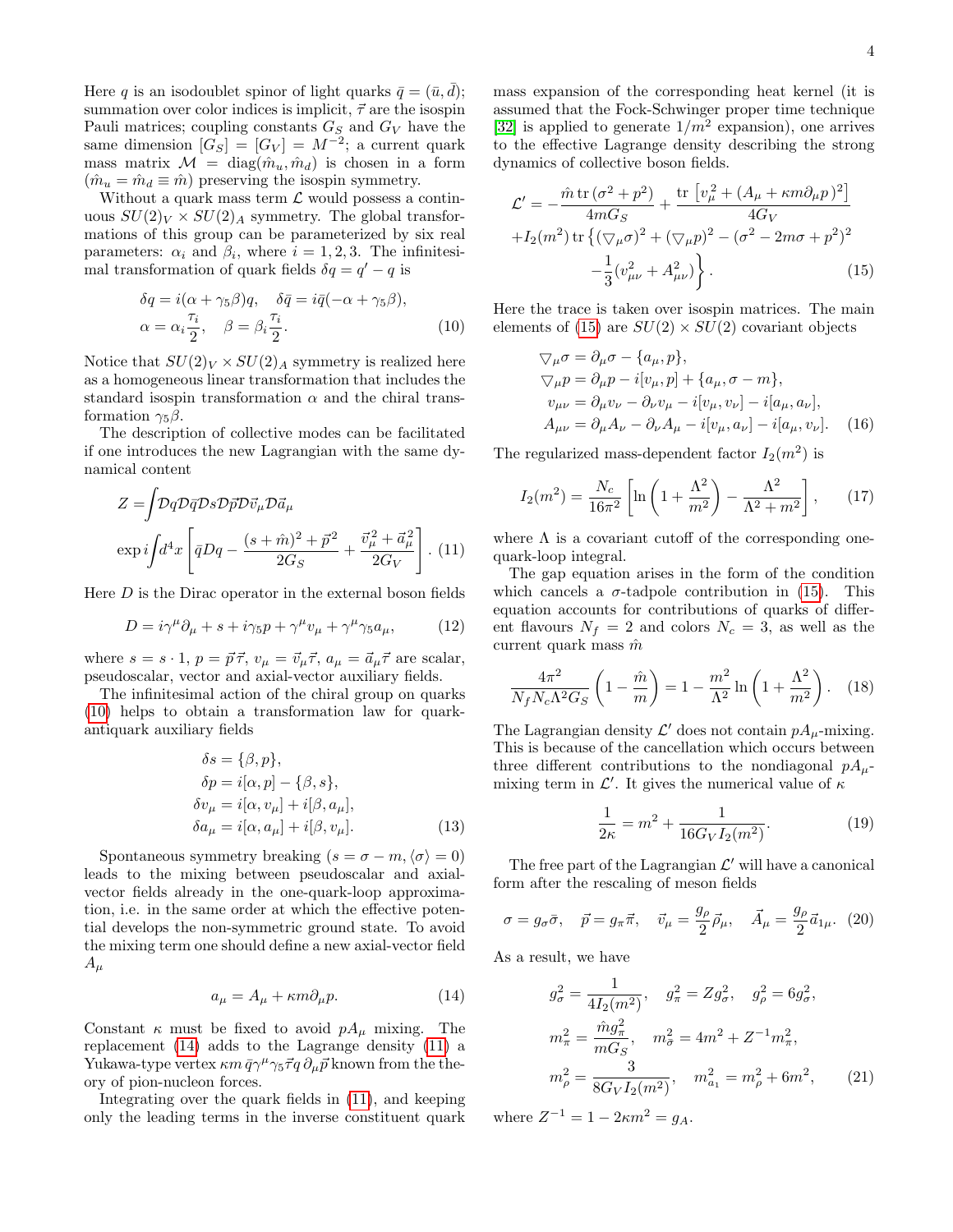What one can learn from this simple example? Let us first indicate that as it follows from formulas [\(20\)](#page-3-4) and [\(21\)](#page-3-5) there is a precise relation between coupling constants  $g_{\sigma}, g_{\pi}, g_{\rho}.$ 

Next, let us consider the vector mesons. As can be verified from [\(15\)](#page-3-3), the following equalities hold

<span id="page-4-0"></span>
$$
g_{\rho} = g_{\rho\pi\pi} = g_{\rho\rho\rho} = g_{\rho qq}.
$$
 (22)

These are the well-known universality relations of Sakurai [\[1\]](#page-8-0) (up to the last term, where the rho-quark-quark coupling replaces the rho-nucleon-nucleon coupling).

As one of the arguments in favor of universality relations [\(22\)](#page-4-0), a hypothesis was put forward about the invariance of the interaction Lagrangian under the local action of the group of the isospin symmetry. The role of gauge fields was assigned to an isotriplet of vector rhomesons [\[1\]](#page-8-0). Indeed, four-quark interactions in [\(9\)](#page-2-1) possess a higher symmetry. They are invariant under local  $SU(2)_V \times SU(2)_A$  transformations. It is easy to see that the term  $\bar{q}Dq$  in [\(11\)](#page-3-2) is also symmetric under the action of this group. Thus, dynamic symmetry (if one neglects the  $\rho$ -meson mass term) is hidden behind the relations [\(22\)](#page-4-0), which makes them more significant.

Despite the fact that mesons in the NJL model are composite quark-antiquark states, in the Lagrangian [\(15\)](#page-3-3) them correspond the local fields. Of course, if one would take into account the higher order terms (in derivative expansion of the effective action) neglected in [\(15\)](#page-3-3), one would reveal the composite structure of meson states. In momentum space, this would lead to the momentum dependence of the coupling constants in [\(22\)](#page-4-0), i.e.,  $g_{\rho} \to g_{\rho}(q^2)$ . The corresponding technique has been developed in [\[41,](#page-8-30) [42\]](#page-8-31). For the slowly changing form factor,  $g_{\rho}(q^2)$ , the principle of universality may still have sense even for the on-shell coupling constants. On the other hand, the large  $N_c$  limit teaches us that meson physics at  $N_c = \infty$  is described by the tree diagrams of an effective local Lagrangian with the local meson fields. If we adhere to this point of view (supposing that  $N_c = 3$  is a good approximation to the  $N_c = \infty$  case), then the calculation of the momentum dependence of the coupling constants based on one-quark-loop diagrams does not make sense. The point is that the higher order terms of the expansion of the effective action contribute at the same order in  $1/N_c$ , and therefore the model comes into the conflict with QCD at large  $N_c$ . In this case, one should account for meson loops instead, which are suppressed as  $1/N_c$ . Thus, limiting ourselves to the Lagrangian [\(15\)](#page-3-3), we assume that  $g_{\rho}$  is a constant on the interval  $0 < q^2 < \Lambda^2$ . Actually, this assumption is not new. What is new is the observation that this hypothesis is true at large  $N_c$ .

The effective Lagrangian of pseudo-Goldstone particles, which we arrive at by excluding from [\(15\)](#page-3-3) the scalar field  $\sigma$  (see, for instance, [\[40\]](#page-8-29)), collects all soft-pion lowenergy theorems (at tree-level order). It gives us the wellknown result of the nonlinear sigma model [\[43\]](#page-8-32), which, due to its universality, is used as a leading approximation in the chiral perturbation theory.

# IV. SU(3) VIOLATION: QUARK-LOOP LEVEL

Let us now turn to our main task. For this we will use a more advanced version of the NJL model, which contains, in addition to the up and down quarks, a heavy strange quark [\[44\]](#page-8-33). In the NJL model, the constituent masses of the up, down and strange quarks  $m_u, m_d, m_s$ are the result of the spontaneous and explicit chiral symmetry breaking. A gap equation [\(18\)](#page-3-6) illustrates how this happens. Here we consider the model with  $SU(2)$ isospin symmetry  $m_u = m_d \neq m_s$ . The origin of the  $SU(3)$  flavor symmetry violation is the nonzero values of the bare current quark masses  $\hat{m}_u = \hat{m}_d \neq \hat{m}_s$ . The model estimation of these values are  $\hat{m}_u = \hat{m}_d = 3 \,\text{MeV}$ and  $\hat{m}_s = 90 \,\text{MeV}$  [\[44\]](#page-8-33). The current quarks get heavier in the phase with broken chiral symmetry, where they are constituent quarks (with the following masses  $m_u = m_d = 270 \,\text{MeV}$ , and  $m_s = 420 \,\text{MeV}$ ) inside the colorless mesons.

The effective local vertices of the induced meson Lagrangian are obtained from the corresponding quark oneloop diagrams with external meson fields by the series expansion in the inverse powers of heavy quark masses. The details of the model can be found in [\[44\]](#page-8-33). Here we only remind the main steps which are essential for fixing parameters of the model.

The decay process of a neutral vector meson, for instance the  $\rho^0$ -meson, is described by the diagram shown in Fig. 1. In the NJL model, the calculation of the  $V \to \gamma$ 



FIG. 1. The tree-level diagram of  $\rho \to e^+e^-$  decay. The  $\rho$ -meson emits the photon through the quark loop.

transition through the quark loop, besides the standard photon-quark-antiquark vertex, requires the Lagrangian density describing the strong interactions of vector mesons

$$
\mathcal{L}_{\bar{q}qV} \Rightarrow \frac{g_{\rho}}{2} \rho_{\mu}^{0} (\bar{u}\gamma^{\mu}u - \bar{d}\gamma^{\mu}d) \n+ \frac{g_{\omega}}{2} \omega_{\mu} (\bar{u}\gamma^{\mu}u + \bar{d}\gamma^{\mu}d) + \frac{g_{\phi}}{\sqrt{2}} \phi_{\mu} \bar{s}\gamma^{\mu} s, \quad (23)
$$

where couplings  $g_{\rho}, g_{\omega}, g_{\phi}$  are chosen to redefine the kinetic part of vector meson free Lagrangian to its standard form. If isospin symmetry is fulfilled,  $g_{\rho} = g_{\omega}$  the calculation of  $V \to \gamma$  transition of Fig. 1 leads to the Lagrangian density [\(4\)](#page-1-0), where  $f_{\rho} = g_{\rho}$ ,  $f_{\omega} = 3g_{\rho}$ , and  $f_{\phi} = -\frac{3}{\sqrt{\rho}}$  $\frac{1}{2}g_{\phi}$ .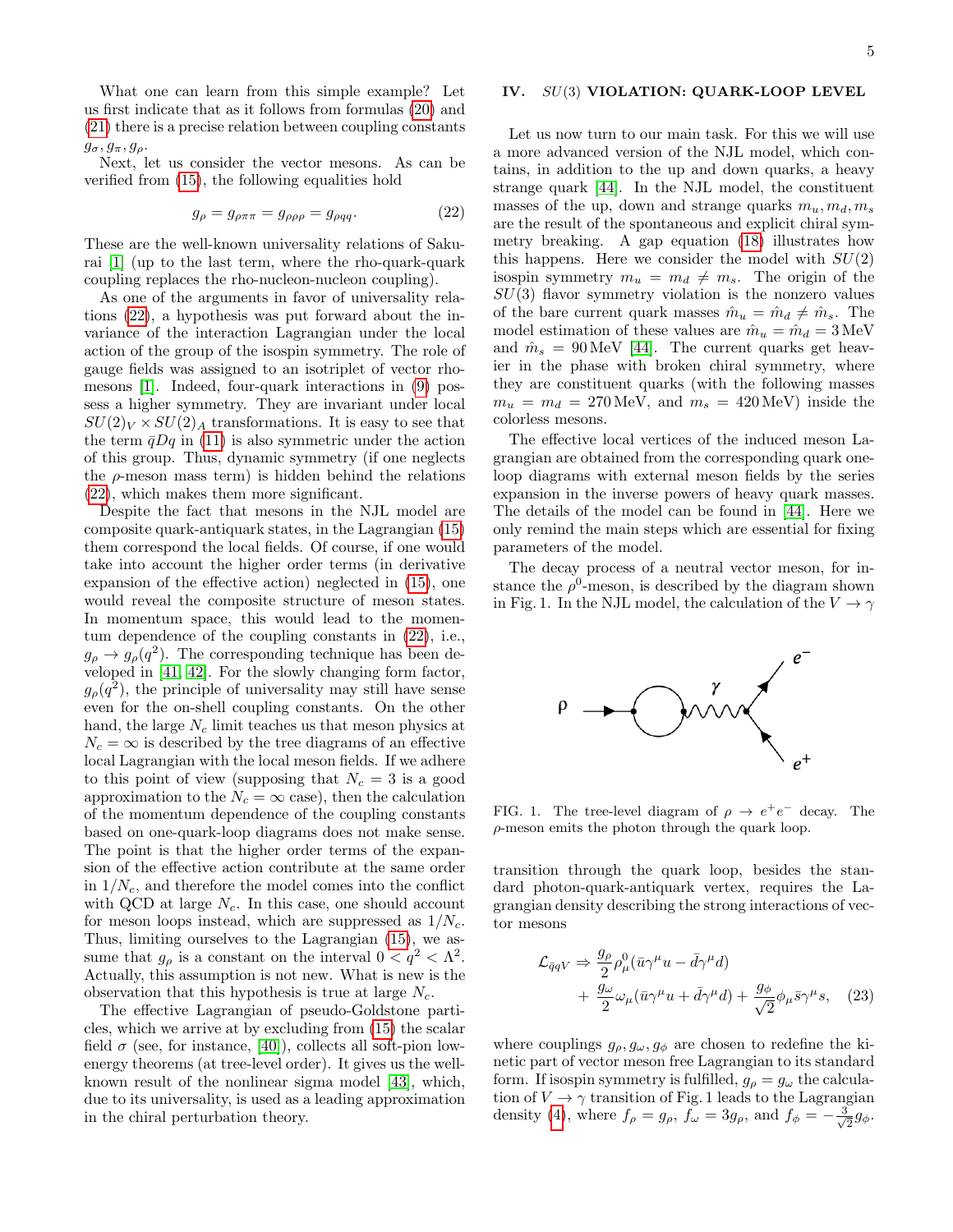The coupling constants are

<span id="page-5-0"></span>
$$
g_{\rho} = \sqrt{\frac{3}{2I_2(m_u^2)}}, \quad g_{\phi} = \sqrt{\frac{3}{2I_2(m_s^2)}}.
$$
 (24)

The logarithmically divergent integrals  $I_2(m_1^2, m_2^2)$  are regularized through the covariant cutoff Λ

$$
I_2(m_1^2, m_2^2) = -i \frac{N_c}{(2\pi)^4} \int d^4k \, \frac{\theta(\Lambda^2 + k^2)}{(m_1^2 - k^2)(m_2^2 - k^2)}.
$$
 (25)

The shorthand  $I_2(m_u^2)$  in [\(24\)](#page-5-0) is introduced for the case of equal masses  $I_2(m_u^2) \equiv I_2(m_u^2, m_u^2)$ . In this specific case, the expression coincides with [\(17\)](#page-3-7).

In the case of charged pions and kaons, the quarkmeson vertices are described by the Lagrangian density

$$
\mathcal{L}_{\bar{q}q\Phi} \Rightarrow \sqrt{2}\bar{u}i\gamma_5 \left(g_\pi \pi^+ d + g_K K^+ s\right) + h.c.
$$
 (26)

The coupling constants  $g_{\pi}$  and  $g_K$  are given by

<span id="page-5-2"></span>
$$
g_{\pi} = \sqrt{\frac{Z_{\pi}}{4I_2(m_u^2)}}, \quad g_K = \sqrt{\frac{Z_K}{4I_2(m_u^2, m_s^2)}}.
$$
 (27)

There are two types of contributions here. Firstly, the integrals  $I_2$  determine the redefinition of pseudoscalar fields to make that kinetic part of their free Lagrangian to have standard form. Secondly, due to spontaneous symmetry breaking, the partial Higgs mechanism takes place. The axial-vector – pseudoscalar mixing term,  $A_\mu \partial^\mu \Phi$ , appears in the free meson Lagrangian. This non-diagonal term must be canceled by an appropriate redefinition of the longitudinal component of the massive axial-vector field  $A_{\mu} = A'_{\mu} + \kappa m \partial_{\mu} \Phi$ . The result is that the kinetic term of a free pseudoscalar field get an additional factor, which must also be compensated by the specific choice of constants  $Z_{\pi}$  and  $Z_K$ . They are

$$
Z_{\pi}^{-1} = 1 - 6 \frac{m_u^2}{m_{a_1}^2}, \quad Z_K^{-1} = 1 - \frac{3}{2} \frac{(m_u + m_s)^2}{m_{K_{1A}}^2}.
$$
 (28)

The coupling  $Z_{\pi}$  originated by the mixing between the pion and the  $a_1(1260)$  mesons  $(m_{a_1} = 1230 \pm 40 \,\text{MeV}).$ The factor  $Z_K$  is due to the mixing between the kaon and the  $K_1$  fields. There are two candidates, known as  $K_1(1270)$  and  $K_1(1400)$ . These physical states are the mixture of  $K_{1A}$  and  $K_{1B}$  fields. The latters have different types of couplings with quark-antiquark pair, namely  $K_{1A} \propto \gamma_5 \gamma_\mu$ ,  $K_{1B} \propto \gamma_5 \partial_\mu$ . The constant  $m_{K_{1A}}^2$  is determined through the mixing angle  $\alpha = 57^{\circ}$  of these states [\[45,](#page-8-34) [46\]](#page-8-35)

$$
m_{K_{1A}}^2 = \left(\frac{\sin^2 \alpha}{m_{K_1(1270)}} - \frac{\cos^2 \alpha}{m_{K_1(1400)}}\right)^{-1}.\tag{29}
$$

A general mathematical framework to deal with axialvector–pseudoscalar mixing in the effective Lagrangians has been developed in [\[47\]](#page-8-36).

Finally, let us fix the parameters of the model. The value of  $g_{\rho}$  is determined from the  $\rho \rightarrow \pi \pi$  decay, that gives  $g_{\rho} = 6.0$ . Then, using eq. [\(24\)](#page-5-0), one finds  $I_2(m_u^2) = 3/(2g_\rho^2) = 0.042$ . The charged pion weak decay constant  $\pi^+ \to \mu^+ \nu_\mu$ ,  $f_\pi = 92.2 \,\text{MeV}$ , and the quarklevel Goldberger-Treiman relation  $g_{\pi} = m_u/f_{\pi}$  allow us to establish an equation for the non-strange quark mass

$$
m_u = \frac{1}{2} f_\pi \sqrt{\frac{Z_\pi}{I_2(m_u^2)}} = f_\pi g_\rho \sqrt{\frac{Z_\pi}{6}}.
$$
 (30)

This quadratic equation can be easily solved in terms of known phenomenological parameters. As a result we have

<span id="page-5-1"></span>
$$
m_u^2 = \frac{m_{a_1}^2}{12} \left[ 1 \pm \sqrt{1 - \left(\frac{2g_\rho f_\pi}{m_{a_1}}\right)^2} \right].
$$
 (31)

It allows us to obtain the value of constituent quark masses  $m_u = m_d = 270 \,\text{MeV}$  (for the negative sign in the solution [\(31\)](#page-5-1)). Now from  $I_2(m_u^2)$  we find the quark loop cutoff parameter  $\Lambda = 1265 \,\text{MeV}$ .

To establish the value of strange quark mass we use the Goldberger-Treiman relation for the kaon  $q_K$ 

$$
g_K = \frac{m_u + m_s}{2f_K},\tag{32}
$$

where  $f_K \simeq 1.2 f_\pi$  [\[48\]](#page-8-37). Using eq. [\(27\)](#page-5-2), one comes to the formula, where  $m<sub>s</sub>$  is the only unknown parameter

$$
f_K = (m_u + m_s) \sqrt{\frac{I_2(m_u^2, m_s^2)}{Z_K}}.
$$
 (33)

Solving numerically this equation we obtain the value of the constituent strange quark mass  $m_s = 420 \,\text{MeV}$ . For above values of the quark masses and the cutoff  $\Lambda$  = 1265 MeV, the condensates are  $\langle \bar{u}u \rangle^{1/3}$  =  $\langle \bar{d}d \rangle^{1/3} = -304 \,\text{MeV}, \, \, \langle \bar{s}s \rangle^{1/3} = -335 \,\text{MeV}.$  These values can be compared with the lattice QCD results  $\langle \bar{l}l\rangle^{\overline{MS}}(2{\rm GeV}) = (-283(2) {\rm\,MeV})^3$  and  $\langle \bar{s}s\rangle^{\overline{MS}}(2{\rm GeV}) =$  $(-290(15) \text{ MeV})^3$ , where l is a light quark with mass equal to the average of the  $u$  and  $d$  quarks [\[49\]](#page-8-38).

It is known that the gap-quation of the NJL model leads to underestimated values of the current quark masses, which is reflected in the magnitude of the quark condensates. The latter is due to the fact that the value of the chiral condensate is related with masses of pseudoscalars through the well-known Gell-Mann, Oakes, Renner relation

$$
m_{\pi}^{2} f_{\pi}^{2} = -\frac{m_{u}^{0} + m_{d}^{0}}{2} \left( \langle \bar{u}u \rangle + \langle \bar{d}d \rangle \right). \tag{34}
$$

So, all is arranged in such a way that model describes correctly the masses of pions and kaons (it is interesting to note that this parametrization of the model leads to a perfect agreement with the experimental value for the kaon mass, giving  $m_K = 494 \,\text{MeV}$ .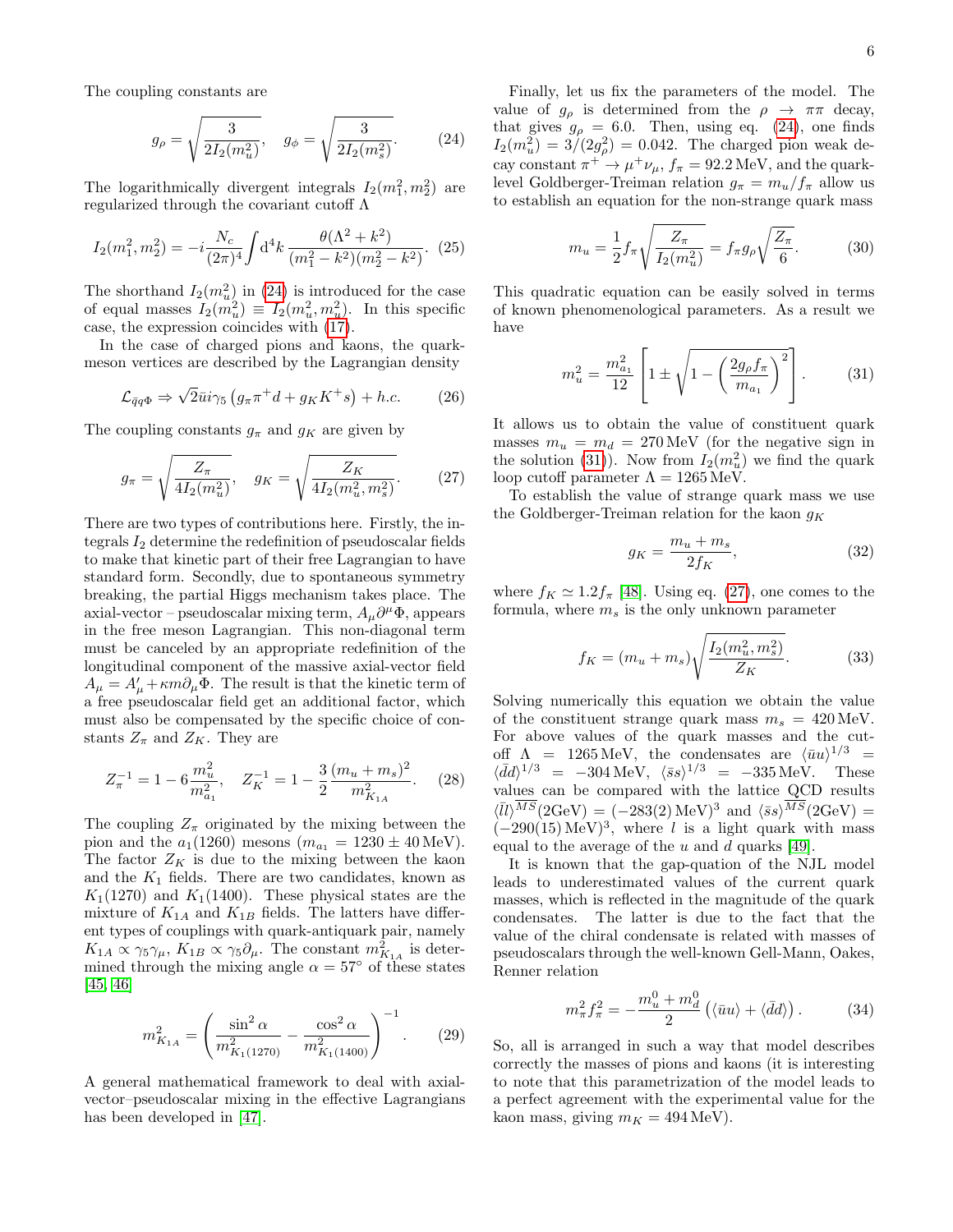Now, we can estimate  $g_{\phi} = 7.5$ , and, as a consequence, this predicts  $\Gamma_{\phi \to e^+e^-} = 0.9 \,\text{keV}$ . One can see that  $SU(3)$ symmetry breaking at the level of quark loops leads to an even greater disagreement with the experimental data on the  $\phi \rightarrow e^+e^-$  decay mode.

#### V. SU(3) VIOLATION: MESON-LOOP LEVEL

Let us consider now the contributions to the amplitudes due to the meson loops. The corresponding diagrams for the  $\rho \to e^+e^-$  decay are shown in Fig. [2.](#page-6-1)



<span id="page-6-1"></span>FIG. 2. Diagrams describing contributions from meson loops to  $\rho \to e^+e^-$  decay. The dotted line indicates pions or kaons.

The vertices, describing  $V \to \Phi \Phi$  decays in the case of exact  $SU(3)$  symmetry are given by the Lagrangian density

<span id="page-6-3"></span>
$$
\mathcal{L}_{V\Phi\Phi} = -i\frac{g_{\rho}}{4} \operatorname{tr} (V_{\mu}[\Phi, \partial^{\mu}\Phi])
$$
  
=  $-i\frac{g_{\rho}}{2} \left[ \rho_{\mu}^{0} \left( 2\pi^{+} \overleftrightarrow{\partial^{\mu}} \pi^{-} + K^{+} \overleftrightarrow{\partial^{\mu}} K^{-} + \overrightarrow{K}^{0} \overleftrightarrow{\partial^{\mu}} K^{0} \right) + (\omega_{\mu} - \sqrt{2}\phi_{\mu})(K^{+} \overleftrightarrow{\partial^{\mu}} K^{-} - \overrightarrow{K}^{0} \overleftrightarrow{\partial^{\mu}} K^{0}) \right].$  (35)

The left-right derivative is  $\phi_1 \overset{\leftrightarrow}{\partial^{\mu}} \phi_2 = \phi_1 \partial^{\mu} \phi_2 - (\partial^{\mu} \phi_1) \phi_2$ , and nonets of the pseudoscalar  $\Phi$  and vector V fields are given by the following matrices

<span id="page-6-2"></span>
$$
\Phi = \begin{pmatrix}\n\pi^0 & \sqrt{2}\pi^+ & \sqrt{2}K^+ \\
\sqrt{2}\pi^- & -\pi^0 & \sqrt{2}K^0 \\
\sqrt{2}K^- & \sqrt{2}\bar{K}^0 & 0\n\end{pmatrix} + \sum_{a=0,8} \eta_a \lambda_a, (36)
$$
\n
$$
V = \begin{pmatrix}\n\omega + \rho^0 & \sqrt{2}\rho^+ & \sqrt{2}K^{*+} \\
\sqrt{2}\rho^- & \omega - \rho^0 & \sqrt{2}K^{*0}\n\end{pmatrix}, (37)
$$

$$
V = \begin{pmatrix} \sqrt{2}\rho^- & \omega - \rho^0 & \sqrt{2}K^{*0} \\ \sqrt{2}K^{*-} & \sqrt{2}\bar{K}^{*0} & \sqrt{2}\phi \end{pmatrix},
$$
  
where the last term in (36) contains neutral singlet and

octet components  $\eta_0$  and  $\eta_8$ , the superposition of which describes physical  $\eta, \eta'$  states;  $\lambda_0 = \sqrt{2/3} I$ , with I the  $3 \times 3$  identity, and  $\lambda_8 = 1/\sqrt{3} \text{diag}(1, 1, -2)$ . We assume in [\(37\)](#page-6-2) that vector  $\rho^0, \omega, \phi$  mesons have the following quark structure:  $\rho^0 = (u\bar{u} - d\bar{d})/\sqrt{2}, \ \omega = (u\bar{u} + d\bar{d})/\sqrt{2},$ and  $\phi = s\bar{s}$  consists only of strange quarks. Therefore, in the following we neglect the small  $\phi - \omega$  mixing.

To take into account the effects of  $SU(3)$  symmetry breaking, we, as in the previous section, should consider the quark triangle diagrams leading to the effective Lagrangian [\(35\)](#page-6-3) by taking into account the strange quark effects. The only consequence of such calculations is that one should replace the coupling  $g_{\rho} \rightarrow g_{\phi}$  in the  $\phi K K$ vertex of [\(35\)](#page-6-3).

The  $U(1)$  gauge invariant electromagnetic interactions of the pseudoscalar  $\Phi$  mesons in the NJL model are given by the effective Lagrangian density

<span id="page-6-0"></span>
$$
\mathcal{L}_{\gamma\Phi\Phi} = \frac{ie}{2} \mathcal{A}^{\mu} \text{tr}\left(Q[\partial_{\mu}\Phi, \Phi]\right)
$$
  
= -ie\mathcal{A}^{\mu}\left(\pi^{+} \stackrel{\leftrightarrow}{\partial\_{\mu}} \pi^{-} + K^{+} \stackrel{\leftrightarrow}{\partial\_{\mu}} K^{-}\right), (38)

where  $Q = \text{diag}(2/3, -1/3, -1/3)$  is the quark charge matrix in relative units of the proton electric charge  $e > 0$ . This is the usual form which can be obtained independently by the standard  $U(1)$  gauging of the free meson Lagrangian.

Using these Lagrangians in the calculations of diagrams in Fig. [2](#page-6-1) one obtains the following amplitudes

$$
T_{\rho \to e^+ e^-} = \frac{e^2}{g_\rho} \left[ 1 + \frac{g_\rho^2}{6m_\rho^2} \left( 2I_{\rho \pi} + I_{\rho K} \right) \right] \epsilon_\mu(p) l^\mu, (39)
$$

$$
T_{\omega \to e^+ e^-} = \frac{e^2}{3g_\rho} \left( 1 + \frac{g_\rho^2}{2m_\omega^2} I_{\omega K} \right) \epsilon_\mu(p) l^\mu, \tag{40}
$$

$$
T_{\phi \to e^+ e^-} = \frac{\sqrt{2}}{3} \frac{e^2}{g_\phi} \left( 1 + \frac{g_\phi^2}{2m_\phi^2} I_{\phi K} \right) \epsilon_\mu(p) l^\mu. \tag{41}
$$

Here the first term in the parentheses represents the tree-Here the first term in the parentheses represents the tree-<br>level contribution of order  $\sqrt{N}_c$ , the other terms accounts for  $1/\sqrt{N_c}$  corrections. We also assume that  $m_\rho = m_\omega$  $(SU(2)$  symmetry),  $\epsilon_{\mu}(p)$  is a polarization 4-vector of the corresponding vector meson with 4-momentum  $p$ ,  $l^{\mu}$  is a vector lepton current  $l^{\mu} = \bar{e}\gamma^{\mu}e$ . The integral over the pion-loop for the decay  $\rho \to e^+e^-$  after regularization (the covariant cutoff  $\Lambda_{\pi}$  is introduced) has the form

<span id="page-6-4"></span>
$$
I_{\rho\pi}(m_{\rho}^2) = \frac{1}{16\pi^2} \left[ 2\Lambda_{\pi}^2 + (m_{\rho}^2 - 6m_{\pi}^2) \ln\left(1 + \frac{\Lambda_{\pi}^2}{m_{\pi}^2}\right) + 2(2\Lambda_{\pi}^2 + m_{\rho}^2 - 4m_{\pi}^2)D(\Lambda_{\pi}^2) \arctan\frac{1}{D(\Lambda_{\pi}^2)} + 2m_{\rho}^2 D(0)^3 \arctan\frac{1}{D(0)} \right] - I_{tp}(m_{\pi}^2, \Lambda_{\pi}^2), \tag{42}
$$

where

$$
D(\Lambda_{\pi}^{2}) = \sqrt{\frac{4(\Lambda_{\pi}^{2} + m_{\pi}^{2})}{m_{\rho}^{2}} - 1},
$$
 (43)

and the last integral in [\(42\)](#page-6-4) represents the contribution of the tadpole diagram, shown in Fig. [2](#page-6-1)

$$
I_{tp}(m_{\pi}^2, \Lambda_{\pi}^2) = \frac{3}{8\pi^2} \left[ \Lambda_{\pi}^2 - m_{\pi}^2 \ln \left( 1 + \frac{\Lambda_{\pi}^2}{m_{\pi}^2} \right) \right].
$$
 (44)

If expression [\(42\)](#page-6-4) is expanded in a series in terms of the square of the mass of the  $\rho$ -meson, then such an expansion begins with a term that is completely canceled out by the contribution of the tadpole  $I_{tp}(m_{\pi}^2, \Lambda_{\pi}^2)$ . Thus, the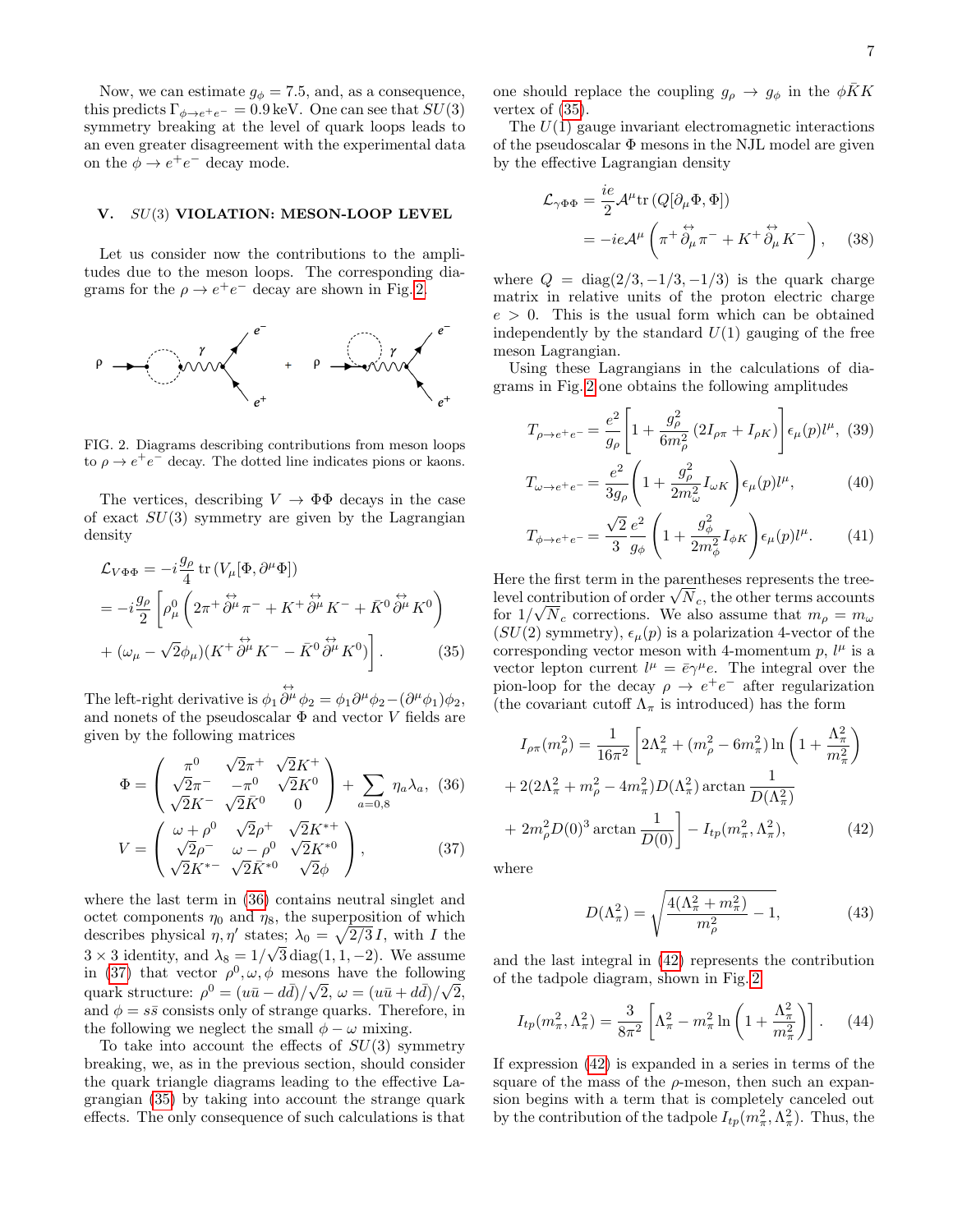TABLE I. Decay widths of neutral vector mesons into lepton pairs (in keV). The tree-level NJL results are given in the second column. The full results which take into account the one-meson-loop corrections are shown in the third column.

| Modes                            | NJL  | $NJL+mes.$ loops | Experiment [3]  |
|----------------------------------|------|------------------|-----------------|
| $\rho \rightarrow e^+e^-$        | 4.8  | 6.99             | $6.98 \pm 0.12$ |
| $\omega \rightarrow e^+e^-$      | 0.53 | 0.62             | $0.62 + 0.02$   |
| $\phi \rightarrow e^+e^-$        | 0.90 | 1.26             | $1.26 + 0.02$   |
| $\rho \rightarrow \mu^+ \mu^-$   | 4.28 | 6.22             | $6.72 + 0.46$   |
| $\omega \rightarrow \mu^+ \mu^-$ | 0.48 | 0.56             | $0.63 + 0.16$   |
| $\phi \rightarrow \mu^+ \mu^-$   | 0.84 | 1.18             | $1.22 + 0.08$   |

integral  $I_{\rho\pi}$  contains only a logarithmically divergent (at  $(\Lambda_{\pi} \to \infty)$  part. The other consequence is that  $I_{\rho\pi}(0) = 0$ at fixed  $\Lambda_{\pi}$ .

The integrals  $I_{\rho K}$ ,  $I_{\omega K}$ , and  $I_{\phi K}$  are obtained from  $I_{\rho \pi}$ by replacing the masses  $m_{\pi} \to m_K$ ,  $m_{\rho} \to m_{\omega}$ ,  $m_{\phi}$  and the cutoff  $\Lambda_{\pi} \to \Lambda_K$  correspondingly. The cutoff  $\Lambda_K =$ 750 MeV is fixed from the decay width  $\phi \to e^+e^-$ . Then, the cutoff parameter  $\Lambda_{\pi} = 850 \,\text{MeV}$  is fixed from the experimental width of the processes  $\rho \rightarrow e^+e^-$ . As a result, the process  $\omega \to e^+e^-$  and three  $\mu^+\mu^-$  decay modes have no arbitrary parameters, and the theoretical widths for all of them agree with the experimental data. The results are shown in the Table I.

The first column shows the modes of two-lepton decays of neutral vector mesons, and the second contains estimates made on the bases of the tree approximaestimates made on the bases of the tree approxima-<br>tion ( $\sqrt{N_c}$ -order). One can see that the tree level result underestimates the decay widths considered. It corresponds the following values of coupling constants:  $f_{\rho} = 6, f_{\omega} = 18, f_{\phi} = -15.9$ . Notice, that in the case of decays of  $\rho$  and  $\omega$  mesons, we deal with the case of unbroken  $SU(3)$  symmetry, and for the  $\phi$  meson our result takes into account the  $SU(3)$  breaking effect arising from the heavier quark mass of the strange quark,  $m_s > m_u$ . The numbers presented in the third column include the one-meson-loop effects. They correct the results to their phenomenological values. The decay rates of similar decays of neutral vector mesons into a muon pair are also in satisfactory agreement with experiment.

It seems necessary to discuss in more detail the use of the cutoff  $\Lambda_{\Phi}$  in the integrals  $I_{V\Phi}$ . Usually, in such cases, dispersion methods are used [\[16,](#page-8-12) [20\]](#page-8-16). Our remark is that since the vector mesons are on the mass-shell, the two methods are equivalent. Indeed, the dispersion approach for the meson loop gives the following result for the integral with two subtractions

$$
I_{V\Phi}(p^2) = c_0 + c_{\Phi}p^2 + \frac{p^4}{\pi} \int_{4m_{\Phi}^2}^{\infty} ds \frac{\text{Im}I_{V\Phi}(s)}{s(s - p^2 - i\epsilon)},
$$
 (45)

where the subtraction constants  $c_0$  and  $c_{\Phi}$  need to be determined. Due to gauge symmetry  $c_0$  should vanish. In

our case  $c_0$  is also vanish because of a tadpole contribution. It is clear now that on the mass shell  $p^2 = m_V^2$  the value of this integral depends on the only free parameter  $c_{\Phi}$ . Therefore, one can always establish the one-to-one correspondence between  $c_{\Phi}$  and cutoff  $\Lambda_{\Phi}$  by equating the integrals.

### VI. CONCLUSIONS

We have shown that one-loop meson diagrams with the emission of the photon, i.e., the  $V \to \pi^+ \pi^- \to \gamma$  and  $V \to K^+K^- \to \gamma$  transitions, can be an efficient mechanism for linking the hypothesis of vector meson universality with the empirical data on the electromagnetic vector meson decays into the lepton pair. The problem considered is well-known. We argue that it can be solved in the framework of  $1/N_c$  expansion. An important step of our study is the gauge-invariant form of the Lagrangian describing the transition of the vector meson to a photon. Since in the processes under consideration the photon is far from its mass shell, this interaction does not vanish. One should recall that the standard VMD picture does not have the  $V \to \gamma$  transitions through the meson loop.

In our estimates, we have not calculated the self-energy diagrams of vector mesons. It is implied that the renormalization of vector-meson masses are already performed to their physical values, as it has been also assumed in [\[16\]](#page-8-12).

Our result is based on the effective meson Lagrangian of the NJL model and the  $SU(3) \rightarrow SU(2)$  symmetry breaking mechanism which is implemented in the model, as like as in QCD, i.e., through the corresponding mass term of the free quark Lagrangian. The gap equation, which relates the masses of the current and constituent quark fields, makes it possible to trace the consequences of such a violation up to the vertices of the effective meson Lagrangian. We stress the importance of this step for the problem considered here.

To summarize: we have demonstrated that in the framework of the  $1/N_c$  approximation, the  $\rho \to \pi \pi$  decay constant  $g_{\rho} = 6$ . It is this value that should be also used in the theoretical description of two-lepton decays of neutral vector mesons. This finding supports the idea of vector meson universality, showing the importance of taking into account the contributions of the  $1/N_c$  suppressed meson one-loop diagrams. These contributions do not exceed 30% in comparison with the tree result for the  $V \rightarrow l^+l^-$  decays and thereby bring the results of theoretical calculations into full agreement with experimental data and universality.

### ACKNOWLEDGMENTS

The authors are grateful to A. B. Arbuzov for his interest in this work and useful discussions. The work of A. A. Osipov is supported by Grant from Fundação para